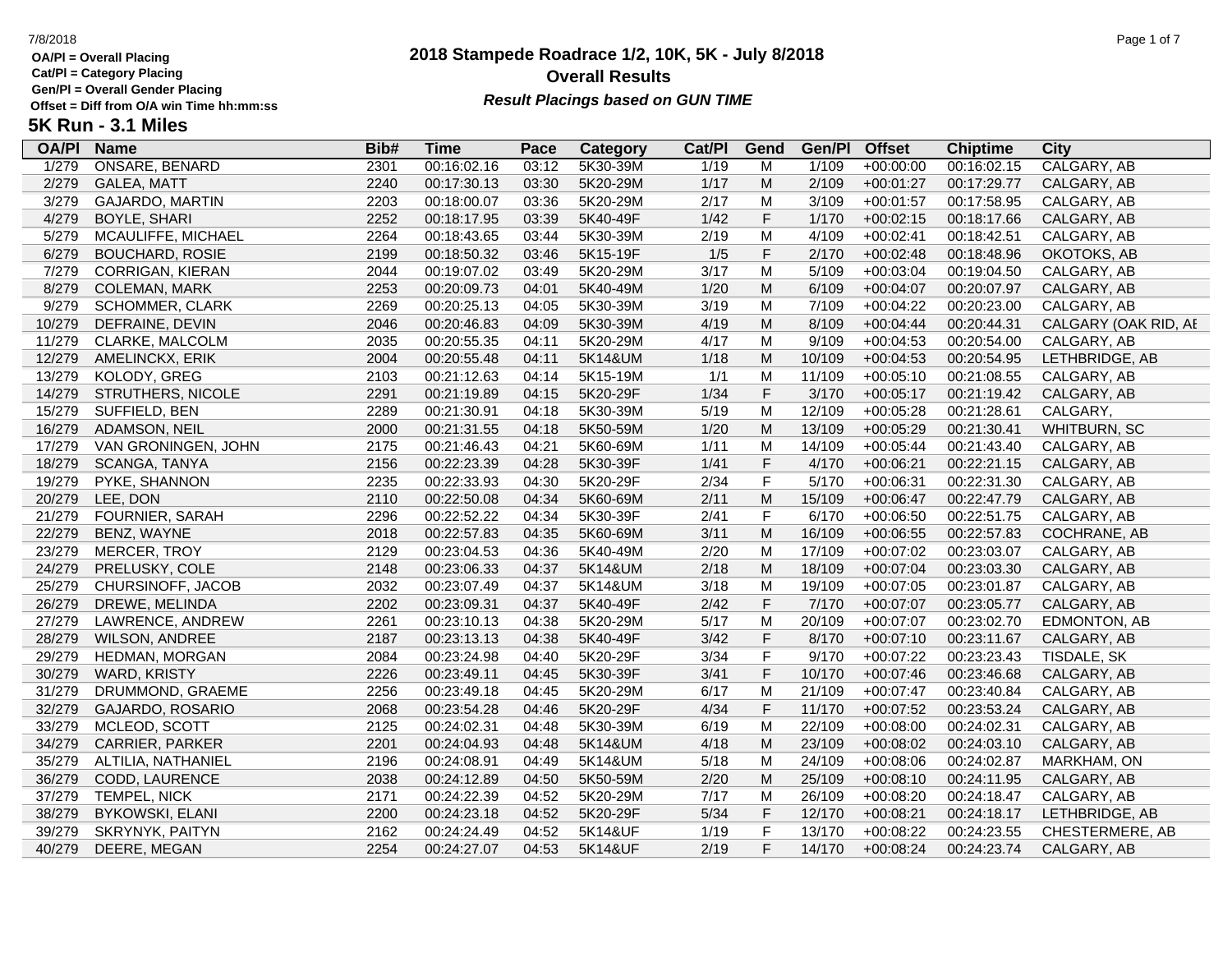**Cat/Pl = Category Placing**

**Gen/Pl = Overall Gender Placing**

## **2018 Stampede Roadrace 1/2, 10K, 5K - July 8/2018** 7/8/2018 Page 2 of 7 **Overall Results** Gen/PI = Overall Gender Placing<br>Offset = Diff from O/A win Time hh:mm:ss *Result Placings based on GUN TIME*

| <b>OA/PI</b> | <b>Name</b>              | Bib# | <b>Time</b> | Pace  | Category | Cat/PI           | Gend           | Gen/Pl | <b>Offset</b> | <b>Chiptime</b> | City            |
|--------------|--------------------------|------|-------------|-------|----------|------------------|----------------|--------|---------------|-----------------|-----------------|
| 41/279       | <b>HALE BOYES, GEMMA</b> | 1117 | 00:24:28.11 | 04:53 | 5K15-19F | $\overline{2/5}$ | F              | 15/170 | $+00:08:25$   | 00:24:13.40     | CALGARY, AB     |
| 42/279       | MORIANOS, KATHERINE      | 2133 | 00:24:41.87 | 04:56 | 5K30-39F | 4/41             | $\mathsf F$    | 16/170 | $+00:08:39$   | 00:24:14.48     | CALGARY, AB     |
| 43/279       | HOY, DAVID               | 2091 | 00:25:18.41 | 05:03 | 5K30-39M | 7/19             | M              | 27/109 | $+00:09:16$   | 00:25:13.92     | CALGARY, AB     |
| 44/279       | GAJARDO, LORETO          | 2067 | 00:25:23.08 | 05:04 | 5K20-29F | 6/34             | $\mathsf F$    | 17/170 | $+00:09:20$   | 00:25:21.90     | CALGARY, AB     |
| 45/279       | <b>CLARKSON, BOB</b>     | 2036 | 00:25:23.13 | 05:04 | 5K50-59M | 3/20             | M              | 28/109 | $+00:09:20$   | 00:25:19.80     | CALGARY, AB     |
| 46/279       | CLARKSON, LINDSAY        | 2037 | 00:25:24.16 | 05:04 | 5K20-29F | 7/34             | $\mathsf F$    | 18/170 | $+00:09:22$   | 00:25:20.83     | CALGARY, AB     |
| 47/279       | MERCER, SARAH            | 2128 | 00:25:32.18 | 05:06 | 5K15-19F | 3/5              | $\mathsf F$    | 19/170 | $+00:09:30$   | 00:25:30.01     | CALGARY, AB     |
| 48/279       | LAING, KARA              | 2107 | 00:25:40.29 | 05:08 | 5K20-29F | 8/34             | $\mathsf F$    | 20/170 | $+00:09:38$   | 00:25:34.67     | CALGARY, AB     |
| 49/279       | VERHELST, TWYLA          | 2177 | 00:25:51.81 | 05:10 | 5K40-49F | 4/42             | $\mathsf F$    | 21/170 | $+00:09:49$   | 00:25:40.88     | CALGARY, AB     |
| 50/279       | WALKER, TENNILLE         | 2183 | 00:25:52.17 | 05:10 | 5K30-39F | 5/41             | $\mathsf F$    | 22/170 | $+00:09:50$   | 00:25:47.50     | CALGARY, AB     |
| 51/279       | MCLEOD, PAIGE            | 2124 | 00:26:08.81 | 05:13 | 5K30-39F | 6/41             | $\mathsf F$    | 23/170 | $+00:10:06$   | 00:26:04.20     | CALGARY, AB     |
| 52/279       | FLOYD, JEFF              | 2061 | 00:26:14.07 | 05:14 | 5K40-49M | 3/20             | M              | 29/109 | $+00:10:11$   | 00:26:04.05     | CALGARY, AB     |
| 53/279       | GARDEN, DANA             | 2204 | 00:26:23.98 | 05:16 | 5K50-59F | 1/19             | $\mathsf F$    | 24/170 | $+00:10:21$   | 00:26:18.35     | LETHBRIDGE, AB  |
| 54/279       | STUBBS, MICHAEL          | 2169 | 00:26:29.69 | 05:17 | 5K30-39M | 8/19             | M              | 30/109 | $+00:10:27$   | 00:26:21.46     | CALGARY, AB     |
| 55/279       | <b>HOFFMAN, TOM</b>      | 2090 | 00:26:34.04 | 05:18 | 5K50-59M | 4/20             | M              | 31/109 | $+00:10:31$   | 00:26:28.71     | CHANDLER, AZ    |
| 56/279       | <b>BYKOWSKI, JOHN</b>    | 2232 | 00:26:38.12 | 05:19 | 5K50-59M | 5/20             | M              | 32/109 | $+00:10:35$   | 00:26:33.07     | LETHBRIDGE, AB  |
| 57/279       | DEMETRICK, SELINA        | 2048 | 00:26:41.69 | 05:20 | 5K20-29F | 9/34             | $\mathsf F$    | 25/170 | $+00:10:39$   | 00:26:31.17     | CALGARY, AB     |
| 58/279       | ALTILIA, NATALIE         | 2195 | 00:27:03.47 | 05:24 | 5K14&UF  | 3/19             | $\mathsf F$    | 26/170 | $+00:11:01$   | 00:26:57.43     | MARKHAM, ON     |
| 59/279       | ANDERSON, TRACY          | 2231 | 00:27:08.43 | 05:25 | 5K50-59F | 2/19             | $\mathsf F$    | 27/170 | $+00:11:06$   | 00:26:56.47     | OKOTOKS, AB     |
| 60/279       | STORCK, MAYA             | 2272 | 00:27:10.31 | 05:26 | 5K14&UF  | 4/19             | $\mathsf F$    | 28/170 | $+00:11:08$   | 00:27:02.34     | CALGARY, AB     |
| 61/279       | <b>HUGHES, JENNIFER</b>  | 2258 | 00:27:11.87 | 05:26 | 5K40-49F | 5/42             | $\overline{F}$ | 29/170 | $+00:11:09$   | 00:27:11.87     | CALGARY, AB     |
| 62/279       | MORGAN, DAYNA            | 2274 | 00:27:21.27 | 05:28 | 5K30-39F | 7/41             | $\mathsf F$    | 30/170 | $+00:11:19$   | 00:27:15.64     | CALGARY, AB     |
| 63/279       | HOFFMAN, ALEX            | 2089 | 00:27:25.49 | 05:29 | 5K20-29M | 8/17             | M              | 33/109 | $+00:11:23$   | 00:27:20.38     | CHANDLER, AZ    |
| 64/279       | MCLEOD, DONNA            | 2123 | 00:27:33.21 | 05:30 | 5K40-49F | 6/42             | $\mathsf F$    | 31/170 | $+00:11:31$   | 00:27:29.54     | CALGARY, AB     |
| 65/279       | LUTZ, SYDNEY             | 2262 | 00:27:34.24 | 05:30 | 5K14&UF  | 5/19             | $\mathsf F$    | 32/170 | $+00:11:32$   | 00:27:32.78     | CALGARY, AB     |
| 66/279       | WILSON, ALEXANDER        | 2186 | 00:27:37.91 | 05:31 | 5K14&UM  | 6/18             | M              | 34/109 | $+00:11:35$   | 00:27:35.56     | CALGARY, AB     |
| 67/279       | <b>WILSON, ELLIOTT</b>   | 2188 | 00:27:40.36 | 05:32 | 5K14&UM  | 7/18             | M              | 35/109 | $+00:11:38$   | 00:27:38.59     | CALGARY, AB     |
| 68/279       | WILSON, JOSHUA           | 2189 | 00:27:40.61 | 05:32 | 5K40-49M | 4/20             | M              | 36/109 | $+00:11:38$   | 00:27:37.97     | CALGARY, AB     |
| 69/279       | WITHELL, JOCELYN         | 2229 | 00:27:47.79 | 05:33 | 5K30-39F | 8/41             | $\mathsf{F}$   | 33/170 | $+00:11:45$   | 00:27:41.02     | CALGARY, AB     |
| 70/279       | <b>GREEN, CAMERON</b>    | 2294 | 00:27:56.35 | 05:35 | 5K40-49M | 5/20             | M              | 37/109 | $+00:11:54$   | 00:27:44.77     | HANOVER, ONT    |
| 71/279       | SENDYK, MIKE             | 2242 | 00:28:03.95 | 05:36 | 5K40-49M | 6/20             | M              | 38/109 | $+00:12:01$   | 00:27:53.31     | CALGARY, AB     |
| 72/279       | SAEGER, SIMONE           | 2153 | 00:28:09.32 | 05:37 | 5K50-59F | 3/19             | $\mathsf F$    | 34/170 | $+00:12:07$   | 00:28:06.23     | CALGARY, AB     |
| 73/279       | CHURSINOFF, SEAN         | 2034 | 00:28:19.36 | 05:39 | 5K50-59M | 6/20             | M              | 39/109 | $+00:12:17$   | 00:28:13.50     | CALGARY, AB     |
| 74/279       | RIGBY, LEEANNE           | 2285 | 00:28:29.25 | 05:41 | 5K40-49F | $7/42$           | $\mathsf F$    | 35/170 | $+00:12:27$   | 00:28:23.37     | CALGARY, AB     |
| 75/279       | ALTERTHUM, MELISSA       | 2003 | 00:28:31.72 | 05:42 | 5K30-39F | 9/41             | $\mathsf F$    | 36/170 | $+00:12:29$   | 00:28:22.39     | CALGARY, AB     |
| 76/279       | FLACK, ROBERTA           | 2060 | 00:28:31.86 | 05:42 | 5K30-39F | 10/41            | $\mathsf F$    | 37/170 | $+00:12:29$   | 00:28:22.63     | CALGARY, AB     |
| 77/279       | <b>DIBSKI, PATTI</b>     | 2279 | 00:28:33.14 | 05:42 | 5K40-49F | 8/42             | $\mathsf F$    | 38/170 | $+00:12:30$   | 00:28:21.83     | CALGARY, AB     |
| 78/279       | DOYLE, JESSICA           | 2055 | 00:28:43.21 | 05:44 | 5K20-29F | 10/34            | $\mathsf F$    | 39/170 | $+00:12:41$   | 00:28:39.10     | CALGARY, AB     |
| 79/279       | GARTLY, KARL             | 2071 | 00:28:59.82 | 05:47 | 5K30-39M | 9/19             | M              | 40/109 | $+00:12:57$   | 00:28:30.16     | STONY PLAIN, AB |
| 80/279       | <b>BLOCHA, LESLEY</b>    | 2024 | 00:28:59.88 | 05:47 | 5K30-39F | 11/41            | F              | 40/170 | $+00:12:57$   | 00:28:49.55     | CALGARY, AB     |
|              |                          |      |             |       |          |                  |                |        |               |                 |                 |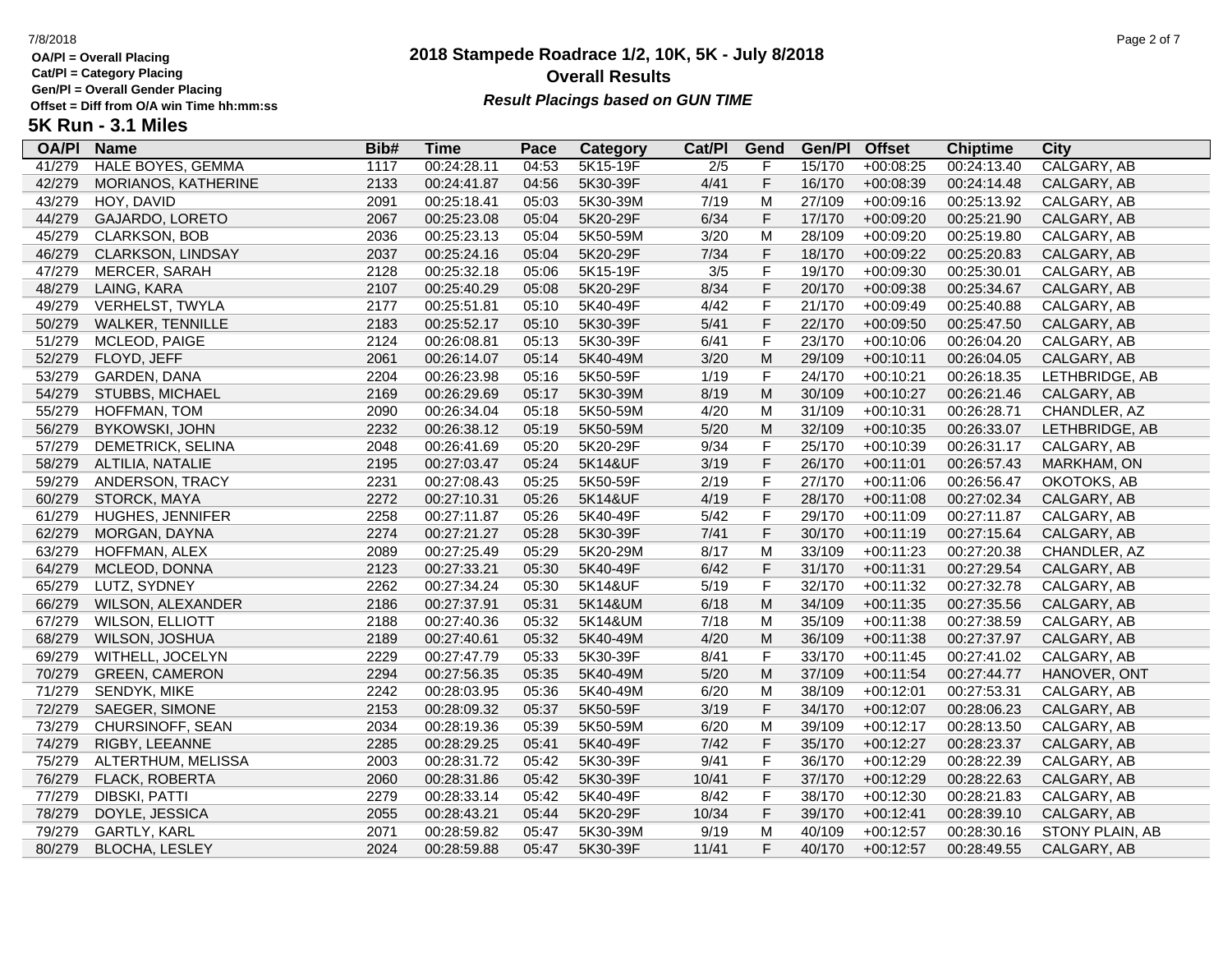**Cat/Pl = Category Placing**

**Gen/Pl = Overall Gender Placing**

### **2018 Stampede Roadrace 1/2, 10K, 5K - July 8/2018** 7/8/2018 Page 3 of 7 **Overall Results Result Placings based on GUN TIME**

| <b>OA/PI</b> | <b>Name</b>              | Bib# | Time        | Pace  | Category           | Cat/PI | Gend         | Gen/Pl | <b>Offset</b> | <b>Chiptime</b> | City          |
|--------------|--------------------------|------|-------------|-------|--------------------|--------|--------------|--------|---------------|-----------------|---------------|
| 81/279       | RODBERG, CASSANDRA       | 2152 | 00:29:00.53 | 05:48 | <b>5K14&amp;UF</b> | 6/19   | F            | 41/170 | $+00:12:58$   | 00:28:48.85     | CALGARY, AB   |
| 82/279       | WONG, KAITLYN            | 2230 | 00:29:06.04 | 05:49 | 5K20-29F           | 11/34  | F            | 42/170 | $+00:13:03$   | 00:28:58.47     | CALGARY, AB   |
| 83/279       | CLARK, JAMIE             | 2288 | 00:29:09.88 | 05:49 | 5K60-69M           | 4/11   | M            | 41/109 | $+00:13:07$   | 00:29:03.69     | CALGARY, AB   |
| 84/279       | REISER, MEGHAN           | 2150 | 00:29:27.06 | 05:53 | 5K20-29F           | 12/34  | $\mathsf F$  | 43/170 | $+00:13:24$   | 00:29:10.47     | CRANBROOK, BC |
| 85/279       | WALKER, JACKSON          | 2225 | 00:29:29.66 | 05:53 | 5K14&UM            | 8/18   | M            | 42/109 | $+00:13:27$   | 00:29:26.16     | CALGARY, AB   |
| 86/279       | KOYATA, MELODY           | 2104 | 00:29:35.81 | 05:55 | 5K30-39F           | 12/41  | $\mathsf F$  | 44/170 | $+00:13:33$   | 00:29:31.12     | CALGARY, AB   |
| 87/279       | SMITH, JAMES             | 2164 | 00:29:36.76 | 05:55 | 5K20-29M           | 9/17   | M            | 43/109 | $+00:13:34$   | 00:29:18.32     | CALGARY, AB   |
| 88/279       | FLOYD, SABINA            | 2062 | 00:29:41.69 | 05:56 | 5K40-49F           | 9/42   | $\mathsf F$  | 45/170 | $+00:13:39$   | 00:29:31.17     | CALGARY, AB   |
| 89/279       | LAMB, TAYLOR             | 2278 | 00:29:45.65 | 05:57 | 5K20-29F           | 13/34  | $\mathsf F$  | 46/170 | $+00:13:43$   | 00:29:43.89     | CALGARY,      |
| 90/279       | LAMB, BRIAN              | 2277 | 00:29:46.63 | 05:57 | 5K50-59M           | 7/20   | ${\sf M}$    | 44/109 | $+00:13:44$   | 00:29:44.93     | CALGARY,      |
| 91/279       | DROUILLARD, DAMIAN       | 2298 | 00:29:51.81 | 05:58 | 5K14&UM            | 9/18   | M            | 45/109 | $+00:13:49$   | 00:26:51.81     | CALGARY, AB   |
| 92/279       | DEBERT, CHANTEL          | 2303 | 00:29:56.81 | 05:59 | 5K40-49F           | 10/42  | F            | 47/170 | $+00:13:54$   | 00:29:35.96     | CALGARY, AB   |
| 93/279       | DROUILLARD, KIM          | 2297 | 00:29:57.25 | 05:59 | 5K40-49F           | 11/42  | $\mathsf F$  | 48/170 | $+00:13:55$   | 00:26:57.25     | CALGARY, AB   |
| 94/279       | MCNEILL, ANNA            | 2126 | 00:29:59.34 | 05:59 | 5K20-29F           | 14/34  | $\mathsf F$  | 49/170 | $+00:13:57$   | 00:29:55.85     | CALGARY, AB   |
| 95/279       | KIRK, GARY               | 2259 | 00:30:04.11 | 06:00 | 5K50-59M           | 8/20   | M            | 46/109 | $+00:14:01$   | 00:29:55.60     | CALGARY, AB   |
| 96/279       | DEMETRICK, ALESSANDRA    | 2047 | 00:30:05.66 | 06:01 | 5K14&UF            | 7/19   | $\mathsf F$  | 50/170 | $+00:14:03$   | 00:29:55.44     | CALGARY, AB   |
| 97/279       | CLARKE, JOANNA           | 2245 | 00:30:17.58 | 06:03 | 5K30-39F           | 13/41  | F            | 51/170 | $+00:14:15$   | 00:30:16.23     | CALGARY, AB   |
| 98/279       | WATSON, ALEXANDRA        | 2238 | 00:30:30.09 | 06:06 | 5K15-19F           | 4/5    | F            | 52/170 | $+00:14:27$   | 00:30:23.63     | CALGARY, AB   |
| 99/279       | <b>WALKER, BRANDIE</b>   | 2224 | 00:30:35.56 | 06:07 | 5K40-49F           | 12/42  | $\mathsf F$  | 53/170 | $+00:14:33$   | 00:30:31.64     | CALGARY, AB   |
| 100/279      | GOCAL, JOE               | 2078 | 00:30:40.51 | 06:08 | 5K20-29M           | 10/17  | M            | 47/109 | $+00:14:38$   | 00:30:22.78     | CALGARY, AB   |
| 101/279      | <b>BALKWILL, PAMELA</b>  | 2011 | 00:31:03.43 | 06:12 | 5K40-49F           | 13/42  | $\mathsf F$  | 54/170 | $+00:15:01$   | 00:30:42.67     | CALGARY, AB   |
| 102/279      | PRUSINKIEWICZ, CHRIS     | 2217 | 00:31:04.09 | 06:12 | 5K40-49M           | 7/20   | ${\sf M}$    | 48/109 | $+00:15:01$   | 00:31:00.11     | CALGARY, AB   |
| 103/279      | PRUSINKIEWICZ, SEBASTIAN | 2218 | 00:31:04.55 | 06:12 | 5K14&UM            | 10/18  | M            | 49/109 | $+00:15:02$   | 00:31:00.57     | CALGARY, AB   |
| 104/279      | ALTILIA, ARLYN           | 2194 | 00:31:05.59 | 06:13 | 5K40-49F           | 14/42  | $\mathsf F$  | 55/170 | $+00:15:03$   | 00:30:59.61     | MARKHAM, ON   |
| 105/279      | <b>BALKWILL, ZOE</b>     | 2012 | 00:31:06.29 | 06:13 | 5K14&UF            | 8/19   | $\mathsf F$  | 56/170 | $+00:15:04$   | 00:30:44.79     | CALGARY, AB   |
| 106/279      | O'BRIEN, LUKE            | 2138 | 00:31:06.69 | 06:13 | 5K14&UM            | 11/18  | M            | 50/109 | $+00:15:04$   | 00:30:38.13     | CALGARY, AB   |
| 107/279      | SHOULTS, YVONNE          | 2237 | 00:31:13.21 | 06:14 | 5K30-39F           | 14/41  | $\mathsf F$  | 57/170 | $+00:15:11$   | 00:31:02.12     | CALGARY, AB   |
| 108/279      | KELLY, DEBORAH           | 2098 | 00:31:14.65 | 06:14 | 5K60-69F           | 1/10   | $\mathsf F$  | 58/170 | $+00:15:12$   | 00:31:06.24     | CALGARY, AB   |
| 109/279      | KELLY, STEVEN            | 2099 | 00:31:15.08 | 06:15 | 5K50-59M           | 9/20   | M            | 51/109 | $+00:15:12$   | 00:31:07.26     | CALGARY, AB   |
| 110/279      | COONEY, CLAIRE           | 2233 | 00:31:18.61 | 06:15 | 5K40-49F           | 15/42  | $\mathsf F$  | 59/170 | $+00:15:16$   | 00:31:08.98     | CALGARY, AB   |
| 111/279      | WILTSE, KIM              | 2190 | 00:31:20.02 | 06:16 | 5K30-39F           | 15/41  | F            | 60/170 | $+00:15:17$   | 00:31:07.45     | CALGARY, AB   |
| 112/279      | BRAUNBERGER, DANA        | 2025 | 00:31:22.89 | 06:16 | 5K40-49F           | 16/42  | $\mathsf F$  | 61/170 | $+00:15:20$   | 00:31:17.46     | CALGARY, AB   |
| 113/279      | CHURSINOFF, LUCAS        | 2033 | 00:31:23.01 | 06:16 | 5K14&UM            | 12/18  | M            | 52/109 | $+00:15:20$   | 00:31:17.13     | CALGARY, AB   |
| 114/279      | MANEJWALA, MALIHA        | 2263 | 00:31:27.19 | 06:17 | 5K30-39F           | 16/41  | $\mathsf F$  | 62/170 | $+00:15:25$   | 00:31:23.34     | CALGARY, AB   |
| 115/279      | <b>BIRD, ALLISON</b>     | 2198 | 00:31:27.65 | 06:17 | 5K40-49F           | 17/42  | $\mathsf{F}$ | 63/170 | $+00:15:25$   | 00:31:00.54     | KIMBERLEY, BC |
| 116/279      | <b>BUSH, JAMES</b>       | 2027 | 00:31:38.69 | 06:19 | 5K50-59M           | 10/20  | ${\sf M}$    | 53/109 | $+00:15:36$   | 00:31:31.71     | CALGARY, AB   |
| 117/279      | ANKLOVITCH, KATRINA      | 2007 | 00:31:41.73 | 06:20 | 5K14&UF            | 9/19   | $\mathsf F$  | 64/170 | $+00:15:39$   | 00:31:18.84     | CALGARY, AB   |
| 118/279      | ANKLOVITCH, DARRELL      | 2006 | 00:31:43.52 | 06:20 | 5K40-49M           | 8/20   | ${\sf M}$    | 54/109 | $+00:15:41$   | 00:31:21.50     | CALGARY, AB   |
| 119/279      | HALE BOYES, KEVIN        | 1118 | 00:31:52.49 | 06:22 | 5K50-59M           | 11/20  | M            | 55/109 | $+00:15:50$   | 00:31:34.37     | CALGARY, AB   |
| 120/279      | HALE BOYES, KRISTINA     | 2081 | 00:31:52.54 | 06:22 | 5K14&UF            | 10/19  | F            | 65/170 | $+00:15:50$   | 00:31:39.89     | CALGARY, AB   |
|              |                          |      |             |       |                    |        |              |        |               |                 |               |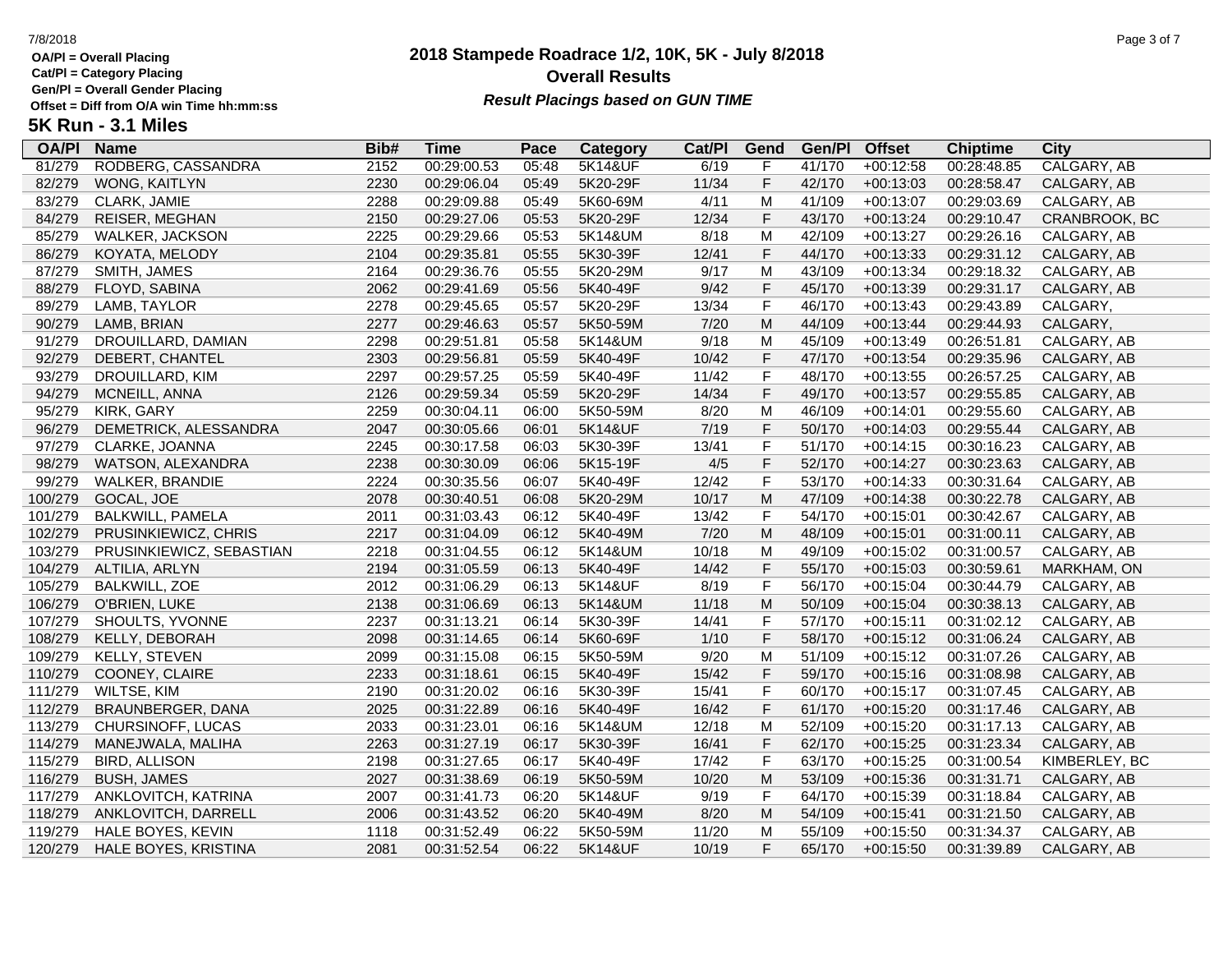**Cat/Pl = Category Placing**

**Gen/Pl = Overall Gender Placing**

## **2018 Stampede Roadrace 1/2, 10K, 5K - July 8/2018** 7/8/2018 Page 4 of 7 **Overall Results** Gen/PI = Overall Gender Placing<br>Offset = Diff from O/A win Time hh:mm:ss *Result Placings based on GUN TIME*

| <b>OA/PI</b> | <b>Name</b>                | Bib# | <b>Time</b> | Pace  | <b>Category</b> | Cat/PI | Gend        | Gen/Pl | <b>Offset</b> | <b>Chiptime</b> | City                 |
|--------------|----------------------------|------|-------------|-------|-----------------|--------|-------------|--------|---------------|-----------------|----------------------|
| 121/279      | <b>CORRIGAN, BOB</b>       | 2043 | 00:31:54.53 | 06:22 | 5K60-69M        | 5/11   | M           | 56/109 | $+00:15:52$   | 00:31:46.37     | CALGARY, AB          |
| 122/279      | AZUAJE, FREDDY             | 2008 | 00:31:54.93 | 06:22 | 5K20-29M        | 11/17  | M           | 57/109 | $+00:15:52$   | 00:31:44.59     | CALGARY, AB          |
| 123/279      | METCALF, LYNN              | 2130 | 00:31:56.27 | 06:23 | 5K60-69F        | 2/10   | F           | 66/170 | $+00:15:54$   | 00:31:50.97     | CALGARY, AB          |
| 124/279      | ROZON, CAMILLE             | 2266 | 00:31:57.12 | 06:23 | 5K14&UF         | 11/19  | $\mathsf F$ | 67/170 | $+00:15:54$   | 00:31:43.87     | CALGARY, AB          |
| 125/279      | DAVISON, LEXAH             | 2282 | 00:32:02.89 | 06:24 | 5K14&UF         | 12/19  | F           | 68/170 | $+00:16:00$   | 00:31:41.73     | <b>COALHURST, AB</b> |
| 126/279      | <b>CHRISTENSEN, SHERRY</b> | 2281 | 00:32:06.39 | 06:25 | 5K50-59F        | 4/19   | $\mathsf F$ | 69/170 | $+00:16:04$   | 00:31:44.55     | <b>COALHURST, AB</b> |
| 127/279      | KATAFONI, KRZYSZTOF        | 2210 | 00:32:06.86 | 06:25 | 5K40-49M        | 9/20   | M           | 58/109 | $+00:16:04$   | 00:31:59.13     | CALGARY, AB          |
| 128/279      | SKRYNYK, BOBBI             | 2161 | 00:32:07.43 | 06:25 | 5K40-49F        | 18/42  | $\mathsf F$ | 70/170 | $+00:16:05$   | 00:32:02.82     | CHESTERMERE, AB      |
| 129/279      | FINK, DANIELLE             | 2257 | 00:32:13.29 | 06:26 | 5K20-29F        | 15/34  | $\mathsf F$ | 71/170 | $+00:16:11$   | 00:32:08.28     | AIRDRIE, AB          |
| 130/279      | ROSS, MARK                 | 2236 | 00:32:24.95 | 06:28 | 5K50-59M        | 12/20  | M           | 59/109 | $+00:16:22$   | 00:32:17.68     | <b>BROOKS, AB</b>    |
| 131/279      | MEHILLAJ, MARJAN           | 2127 | 00:32:27.52 | 06:29 | 5K30-39M        | 10/19  | M           | 60/109 | $+00:16:25$   | 00:32:08.50     | CALGARY, AB          |
| 132/279      | JOHNSTON, COLIN            | 2095 | 00:32:27.98 | 06:29 | 5K30-39M        | 11/19  | M           | 61/109 | $+00:16:25$   | 00:32:07.65     | CALGARY, AB          |
| 133/279      | DREWE, LINDA               | 2056 | 00:32:29.40 | 06:29 | 5K50-59F        | 5/19   | F           | 72/170 | $+00:16:27$   | 00:32:09.52     | WINNIPEG, MB         |
| 134/279      | YELLIN, MICHELLE           | 2192 | 00:32:30.32 | 06:30 | 5K60-69F        | 3/10   | $\mathsf F$ | 73/170 | $+00:16:28$   | 00:32:23.65     | CALGARY, AB          |
| 135/279      | DOLAN, MICHELLE            | 2052 | 00:32:36.25 | 06:31 | 5K40-49F        | 19/42  | $\mathsf F$ | 74/170 | $+00:16:34$   | 00:32:08.77     | CALGARY, AB          |
| 136/279      | BATTISTESSA, BRIGIDA       | 2015 | 00:32:36.25 | 06:31 | 5K40-49F        | 20/42  | $\mathsf F$ | 75/170 | $+00:16:34$   | 00:32:10.06     | CALGARY, AB          |
| 137/279      | ROZON, CORINNE             | 2267 | 00:32:38.14 | 06:31 | 5K40-49F        | 21/42  | F           | 76/170 | $+00:16:35$   | 00:32:25.02     | CALGARY, AB          |
| 138/279      | ROZON, LUC-PASCAL          | 2268 | 00:32:38.72 | 06:31 | 5K40-49M        | 10/20  | M           | 62/109 | $+00:16:36$   | 00:32:25.61     | CALGARY, AB          |
| 139/279      | <b>BEUTEL, LINDSAY</b>     | 2019 | 00:32:39.16 | 06:31 | 5K30-39F        | 17/41  | $\mathsf F$ | 77/170 | $+00:16:37$   | 00:32:39.16     | CALGARY, AB          |
| 140/279      | ANDRIJANCIC, JEREMY        | 2005 | 00:32:41.92 | 06:32 | 5K30-39M        | 12/19  | ${\sf M}$   | 63/109 | $+00:16:39$   | 00:32:21.65     | CALGARY, AB          |
| 141/279      | PRETTO, TESSA              | 2149 | 00:32:49.24 | 06:33 | 5K14&UF         | 13/19  | F           | 78/170 | $+00:16:47$   | 00:32:38.32     | TERRACE, AB          |
| 142/279      | <b>KEARL, JACK</b>         | 2097 | 00:32:55.87 | 06:35 | 5K14&UM         | 13/18  | M           | 64/109 | $+00:16:53$   | 00:32:36.07     | CALGARY, AB          |
| 143/279      | <b>BARGE, MEGAN</b>        | 2197 | 00:32:56.13 | 06:35 | 5K14&UF         | 14/19  | $\mathsf F$ | 79/170 | $+00:16:53$   | 00:32:56.03     | CALGARY, AB          |
| 144/279      | <b>KEARL, CAROL</b>        | 2096 | 00:33:08.09 | 06:37 | 5K40-49F        | 22/42  | $\mathsf F$ | 80/170 | $+00:17:05$   | 00:32:47.92     | CALGARY, AB          |
| 145/279      | TUCCARO, AMANDA            | 2173 | 00:33:14.25 | 06:38 | 5K40-49F        | 23/42  | F           | 81/170 | $+00:17:12$   | 00:33:08.74     | RED DEER, AB         |
| 146/279      | SMITH, TERESA              | 2280 | 00:33:17.95 | 06:39 | 5K30-39F        | 18/41  | $\mathsf F$ | 82/170 | $+00:17:15$   | 00:32:44.05     | CALGARY, AB          |
| 147/279      | <b>KRAMER, SHARON</b>      | 2105 | 00:33:20.91 | 06:40 | 5K50-59F        | 6/19   | $\mathsf F$ | 83/170 | $+00:17:18$   | 00:33:16.84     | CALGARY, AB          |
| 148/279      | <b>BLASHYN, GARRY</b>      | 2023 | 00:33:25.10 | 06:41 | 5K50-59M        | 13/20  | M           | 65/109 | $+00:17:22$   | 00:33:10.03     | CALGARY, AB          |
| 149/279      | HENDRIKSEN, ANDRE          | 2085 | 00:33:25.23 | 06:41 | 5K40-49M        | 11/20  | M           | 66/109 | $+00:17:23$   | 00:33:15.40     | CALGARY, AB          |
| 150/279      | D'AGOSTINI, PATRICIA       | 2234 | 00:33:28.39 | 06:41 | 5K40-49F        | 24/42  | F           | 84/170 | $+00:17:26$   | 00:33:21.82     | CALGARY, AB          |
| 151/279      | GOBEIL, MYLEY              | 2077 | 00:33:29.45 | 06:41 | 5K14&UF         | 15/19  | $\mathsf F$ | 85/170 | $+00:17:27$   | 00:33:07.52     | CALGARY, AB          |
| 152/279      | PARTRIDGE, SHARON          | 2146 | 00:33:30.01 | 06:42 | 5K50-59F        | 7/19   | $\mathsf F$ | 86/170 | $+00:17:27$   | 00:33:09.91     | MONTREAL, QC         |
| 153/279      | TALDORF, SYLVIA            | 2223 | 00:33:34.72 | 06:42 | 5K50-59F        | 8/19   | $\mathsf F$ | 87/170 | $+00:17:32$   | 00:33:25.76     | CALGARY, AB          |
| 154/279      | POETSCH, JAN               | 2302 | 00:33:39.89 | 06:43 | 5K40-49M        | 12/20  | M           | 67/109 | $+00:17:37$   | 00:33:13.39     |                      |
| 155/279      | CODD, ROSITA               | 2039 | 00:33:42.26 | 06:44 | 5K50-59F        | 9/19   | $\mathsf F$ | 88/170 | $+00:17:40$   | 00:33:16.49     | CALGARY, AB          |
| 156/279      | WARREN, SCOTT              | 2184 | 00:33:44.01 | 06:44 | 5K30-39M        | 13/19  | ${\sf M}$   | 68/109 | $+00:17:41$   | 00:33:32.06     | CALGARY, AB          |
| 157/279      | WARREN, ZUZIE              | 2185 | 00:33:44.11 | 06:44 | 5K30-39F        | 19/41  | F           | 89/170 | $+00:17:41$   | 00:33:32.36     | CALGARY, AB          |
| 158/279      | DOHERTY, BELLA             | 2051 | 00:33:55.19 | 06:47 | 5K14&UF         | 16/19  | $\mathsf F$ | 90/170 | $+00:17:53$   | 00:33:42.74     | CHESTERMERE, AB      |
| 159/279      | DURUSSEL, AADEN            | 2057 | 00:33:57.47 | 06:47 | 5K14&UM         | 14/18  | M           | 69/109 | $+00:17:55$   | 00:33:51.00     | CALGARY, AB          |
| 160/279      | DOHERTY, BEN               | 2247 | 00:33:59.95 | 06:47 | 5K30-39M        | 14/19  | M           | 70/109 | $+00:17:57$   | 00:33:47.21     | CHESTERMERE, AB      |
|              |                            |      |             |       |                 |        |             |        |               |                 |                      |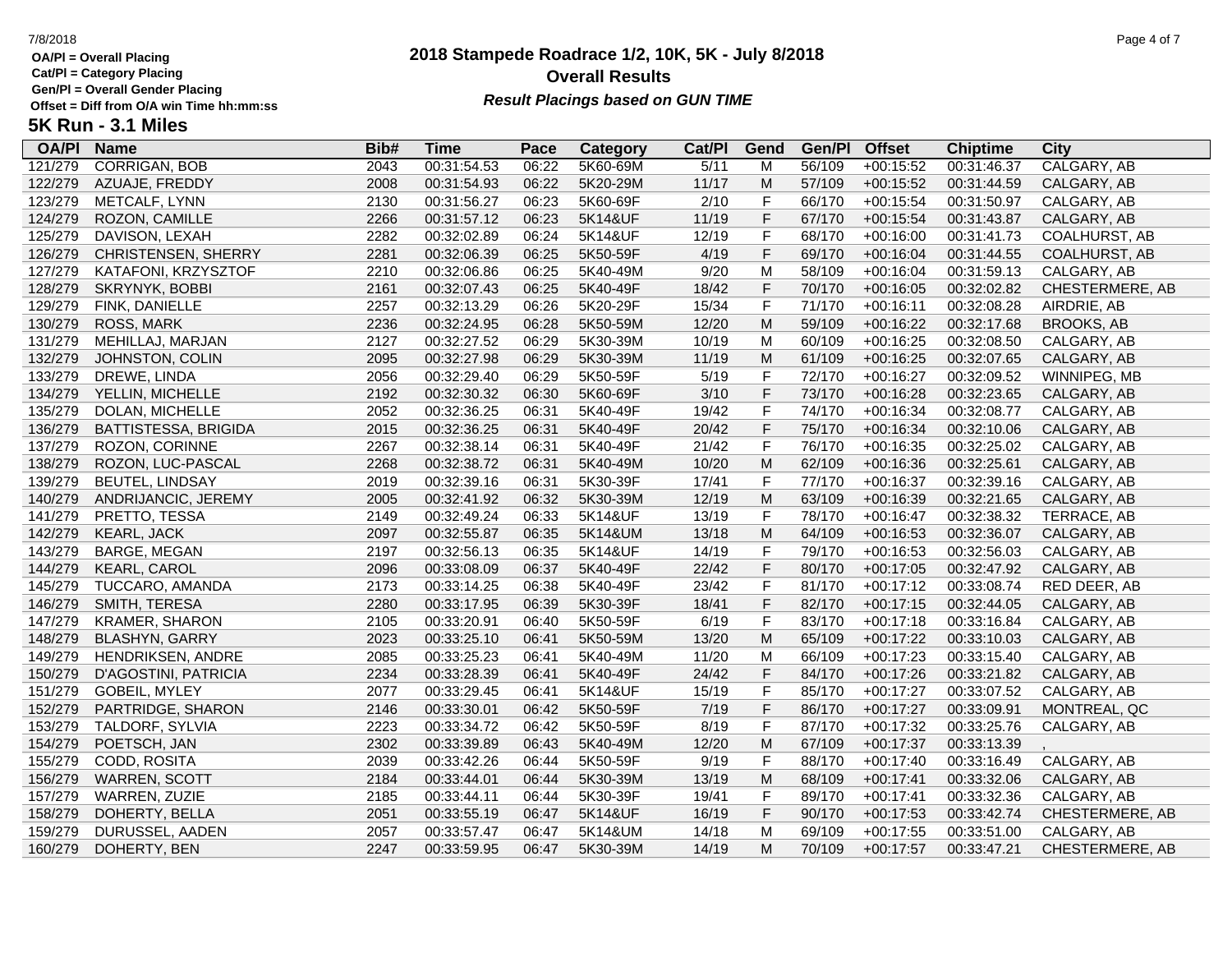**Cat/Pl = Category Placing**

**Gen/Pl = Overall Gender Placing**

### **2018 Stampede Roadrace 1/2, 10K, 5K - July 8/2018** 7/8/2018 Page 5 of 7 **Overall Results Result Placings based on GUN TIME**

| <b>OA/PI</b> | <b>Name</b>              | Bib# | Time        | Pace  | Category | Cat/PI | Gend        | Gen/Pl  | <b>Offset</b> | <b>Chiptime</b> | City            |
|--------------|--------------------------|------|-------------|-------|----------|--------|-------------|---------|---------------|-----------------|-----------------|
| 161/279      | LIM, RACHEL              | 2304 | 00:34:01.21 | 06:48 | 5K30-39F | 20/41  | F           | 91/170  | $+00:17:59$   | 00:33:39.86     |                 |
| 162/279      | <b>BALKWILL, KEMPER</b>  | 2010 | 00:34:06.08 | 06:49 | 5K14&UM  | 15/18  | M           | 71/109  | $+00:18:03$   | 00:33:42.81     | CALGARY, AB     |
| 163/279      | BALKWILL, JAY            | 2009 | 00:34:07.17 | 06:49 | 5K40-49M | 13/20  | M           | 72/109  | $+00:18:05$   | 00:33:44.66     | CALGARY, AB     |
| 164/279      | <b>TWOMEY, MAIREAD</b>   | 2293 | 00:34:07.57 | 06:49 | 5K40-49F | 25/42  | F           | 92/170  | $+00:18:05$   | 00:33:52.40     | CALGARY, AB     |
| 165/279      | DERBY, LEIGH             | 2049 | 00:34:08.70 | 06:49 | 5K20-29F | 16/34  | F           | 93/170  | $+00:18:06$   | 00:33:58.27     | CALGARY, AB     |
| 166/279      | WAITE, KIEFER            | 2181 | 00:34:08.76 | 06:49 | 5K20-29M | 12/17  | ${\sf M}$   | 73/109  | $+00:18:06$   | 00:33:58.33     | CALGARY, AB     |
| 167/279      | ROACH, CHRIS             | 2151 | 00:34:11.77 | 06:50 | 5K30-39M | 15/19  | M           | 74/109  | $+00:18:09$   | 00:33:40.16     | CALGARY, AB     |
| 168/279      | GARTLY, KATREENA         | 2072 | 00:34:16.62 | 06:51 | 5K30-39F | 21/41  | F           | 94/170  | $+00:18:14$   | 00:33:46.18     | STONY PLAIN, AB |
| 169/279      | MURPHY, NICOLE           | 2135 | 00:34:24.16 | 06:52 | 5K30-39F | 22/41  | F           | 95/170  | $+00:18:22$   | 00:34:09.15     | CALGARY, AB     |
| 170/279      | MACKAN, KRISTINA         | 2115 | 00:34:24.30 | 06:52 | 5K40-49F | 26/42  | F           | 96/170  | $+00:18:22$   | 00:34:09.23     | CALGARY, AB     |
| 171/279      | <b>VALETE, MARLI</b>     | 2243 | 00:34:35.51 | 06:55 | 5K50-59F | 10/19  | F           | 97/170  | $+00:18:33$   | 00:34:29.63     | CALGARY, AB     |
| 172/279      | <b>WILLIAMS, ROB</b>     | 2227 | 00:34:42.08 | 06:56 | 5K50-59M | 14/20  | ${\sf M}$   | 75/109  | $+00:18:39$   | 00:34:13.78     | CALGARY, AB     |
| 173/279      | TEIXEIRA, ERICA          | 2170 | 00:34:44.53 | 06:56 | 5K30-39F | 23/41  | F           | 98/170  | $+00:18:42$   | 00:34:34.96     | CALGARY, AB     |
| 175/279      | <b>GARCIA, HIRAM</b>     | 2069 | 00:34:53.67 | 06:58 | 5K40-49M | 14/20  | ${\sf M}$   | 76/109  | $+00:18:51$   | 00:34:46.51     | MONTERREY, NU   |
| 174/279      | GARCIA, SOFIA            | 2070 | 00:34:53.67 | 06:58 | 5K15-19F | $5/5$  | F           | 99/170  | $+00:18:51$   | 00:34:46.31     | MONTERREY, N.   |
| 176/279      | SOPPIT, JACQUI           | 2165 | 00:34:55.27 | 06:59 | 5K30-39F | 24/41  | F           | 100/170 | $+00:18:53$   | 00:34:21.27     | CALGARY, AB     |
| 178/279      | <b>ENGLER, JILLIAN</b>   | 2058 | 00:34:55.85 | 06:59 | 5K20-29F | 18/34  | F           | 102/170 | $+00:18:53$   | 00:34:55.46     | CALGARY, AB     |
| 177/279      | LEITNER, HEATHER         | 2111 | 00:34:55.85 | 06:59 | 5K20-29F | 17/34  | F           | 101/170 | $+00:18:53$   | 00:34:55.24     | CALGARY, AB     |
| 179/279      | LOUIE, LEANNE            | 2283 | 00:34:59.34 | 06:59 | 5K20-29F | 19/34  | F           | 103/170 | $+00:18:57$   | 00:34:20.10     | CALGARY, AB     |
| 180/279      | <b>VIRGINILLO, TAMMY</b> | 2178 | 00:35:02.25 | 07:00 | 5K40-49F | 27/42  | F           | 104/170 | $+00:19:00$   | 00:34:35.64     | CALGARY, AB     |
| 181/279      | OGILVIE, BILL            | 2142 | 00:35:09.95 | 07:01 | 5K60-69M | 6/11   | M           | 77/109  | $+00:19:07$   | 00:35:01.72     | CALGARY, AB     |
| 182/279      | MCCALDER, JANINE         | 2299 | 00:35:10.35 | 07:02 | 5K20-29F | 20/34  | F           | 105/170 | $+00:19:08$   | 00:34:49.42     | CALGARY, AB     |
| 183/279      | PERRAULT, KELLY-ANNE     | 2241 | 00:35:14.74 | 07:02 | 5K40-49F | 28/42  | F           | 106/170 | $+00:19:12$   | 00:34:49.02     | CALGARY, AB     |
| 184/279      | MARTIN, ELSA             | 2118 | 00:35:15.33 | 07:03 | 5K40-49F | 29/42  | F           | 107/170 | $+00:19:13$   | 00:35:05.32     | DUCHESS, AB     |
| 185/279      | MACKIE, KAREN            | 2116 | 00:35:28.71 | 07:05 | 5K40-49F | 30/42  | F           | 108/170 | $+00:19:26$   | 00:35:02.67     | CALGARY, AB     |
| 186/279      | OLSEN, RICHARD           | 2144 | 00:35:32.18 | 07:06 | 5K60-69M | 7/11   | ${\sf M}$   | 78/109  | $+00:19:30$   | 00:35:10.82     | CALGARY, AB     |
| 187/279      | SALVADOR, WINE           | 2219 | 00:35:35.93 | 07:07 | 5K20-29M | 13/17  | M           | 79/109  | $+00:19:33$   | 00:34:59.15     | CALGARY, AB     |
| 188/279      | HALWAS, COLLEEN          | 2206 | 00:35:36.32 | 07:07 | 5K50-59F | 11/19  | F           | 109/170 | $+00:19:34$   | 00:34:59.86     | CALGARY, AB     |
| 189/279      | HALWAS, DAVID            | 2207 | 00:35:37.03 | 07:07 | 5K50-59M | 15/20  | M           | 80/109  | $+00:19:34$   | 00:34:59.90     | CALGARY, AB     |
| 190/279      | VANDERVINNE, RANDAL      | 2295 | 00:35:44.22 | 07:08 | 5K40-49M | 15/20  | ${\sf M}$   | 81/109  | $+00:19:42$   | 00:35:02.14     | CALGARY, AB     |
| 191/279      | PHIPPEN, KARLY           | 2147 | 00:35:45.79 | 07:09 | 5K30-39F | 25/41  | $\mathsf F$ | 110/170 | $+00:19:43$   | 00:35:40.50     | CALGARY, AB     |
| 192/279      | WALKER, SUZY             | 2182 | 00:35:53.97 | 07:10 | 5K50-59F | 12/19  | F           | 111/170 | $+00:19:51$   | 00:35:48.64     | CALGARY, AB     |
| 193/279      | ANGGRANI, SARI           | 2251 | 00:36:04.79 | 07:12 | 5K40-49F | 31/42  | F           | 112/170 | $+00:20:02$   | 00:36:04.12     | CALGARY, AB     |
| 194/279      | KUBE, SARAH              | 2286 | 00:36:06.84 | 07:13 | 5K30-39F | 26/41  | F           | 113/170 | $+00:20:04$   | 00:36:00.38     | CALGARY, AB     |
| 195/279      | ADDLEMAN, BEN            | 2001 | 00:36:16.23 | 07:15 | 5K40-49M | 16/20  | M           | 82/109  | $+00:20:14$   | 00:36:04.06     | CALGARY, AB     |
| 196/279      | ADDLEMAN, NINA           | 2002 | 00:36:16.40 | 07:15 | 5K14&UF  | 17/19  | F           | 114/170 | $+00:20:14$   | 00:36:03.75     | CALGARY, AB     |
| 197/279      | ST. HILAIRE, BRODY       | 2271 | 00:36:42.59 | 07:20 | 5K14&UM  | 16/18  | M           | 83/109  | $+00:20:40$   | 00:36:33.16     | CALGARY, AB     |
| 198/279      | ST. HILAIRE, FRANCOIS    | 2270 | 00:36:43.57 | 07:20 | 5K40-49M | 17/20  | M           | 84/109  | $+00:20:41$   | 00:36:33.67     | CALGARY, AB     |
| 199/279      | <b>VENO, DESIRAE</b>     | 2273 | 00:36:45.87 | 07:21 | 5K30-39F | 27/41  | F           | 115/170 | $+00:20:43$   | 00:36:35.76     | HANNA, AB       |
| 200/279      | MUIR, KRISTEN            | 2134 | 00:36:48.30 | 07:21 | 5K20-29F | 21/34  | F           | 116/170 | $+00:20:46$   | 00:36:28.04     | NEWMARKET, ON   |
|              |                          |      |             |       |          |        |             |         |               |                 |                 |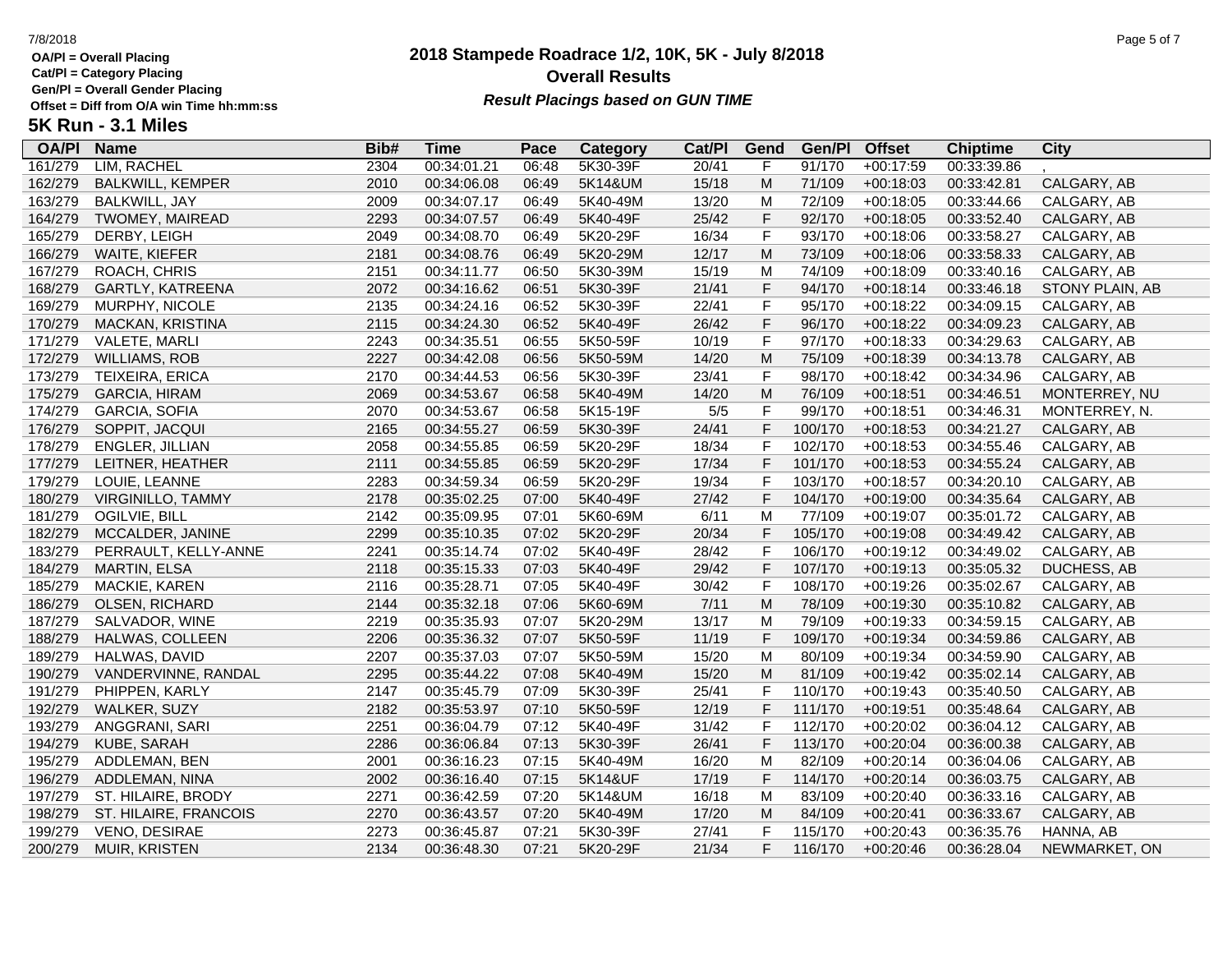**Cat/Pl = Category Placing**

**Gen/Pl = Overall Gender Placing**

## **2018 Stampede Roadrace 1/2, 10K, 5K - July 8/2018** 7/8/2018 Page 6 of 7 **Overall Results** Gen/PI = Overall Gender Placing<br>Offset = Diff from O/A win Time hh:mm:ss *Result Placings based on GUN TIME*

| <b>OA/PI</b> | <b>Name</b>               | Bib# | Time        | Pace  | Category | Cat/PI | Gend         | Gen/Pl  | <b>Offset</b> | <b>Chiptime</b> | City                   |
|--------------|---------------------------|------|-------------|-------|----------|--------|--------------|---------|---------------|-----------------|------------------------|
| 201/279      | <b>GOERLITZ, TARA-LEE</b> | 2205 | 00:36:59.32 | 07:23 | 5K30-39F | 28/41  | F            | 117/170 | $+00:20:57$   | 00:36:29.22     | LANGDON, AB            |
| 202/279      | SHEPHERD, JANICE          | 2160 | 00:36:59.40 | 07:23 | 5K30-39F | 29/41  | F            | 118/170 | $+00:20:57$   | 00:36:29.46     | CALGARY, AB            |
| 203/279      | DIRK, ALEXANDRA           | 2050 | 00:37:13.31 | 07:26 | 5K20-29F | 22/34  | $\mathsf{F}$ | 119/170 | $+00:21:11$   | 00:37:08.80     | CALGARY, AB            |
| 204/279      | MASTALIC, ANNABELLE       | 2119 | 00:37:15.35 | 07:27 | 5K40-49F | 32/42  | F            | 120/170 | $+00:21:13$   | 00:37:03.60     | CALGARY, AB            |
| 205/279      | MASTALIC, AVA             | 2120 | 00:37:15.68 | 07:27 | 5K14&UF  | 18/19  | F            | 121/170 | $+00:21:13$   | 00:37:04.36     | CALGARY, AB            |
| 206/279      | O'BRIEN, VICKI            | 2141 | 00:37:17.75 | 07:27 | 5K40-49F | 33/42  | $\mathsf F$  | 122/170 | $+00:21:15$   | 00:36:48.25     | CALGARY, AB            |
| 207/279      | WILTSE, MARIANNE          | 2191 | 00:37:19.85 | 07:27 | 5K40-49F | 34/42  | $\mathsf F$  | 123/170 | $+00:21:17$   | 00:37:07.27     | CALGARY, AB            |
| 208/279      | CARD, CHRISTINE           | 2244 | 00:37:34.91 | 07:30 | 5K40-49F | 35/42  | $\mathsf F$  | 124/170 | $+00:21:32$   | 00:37:18.95     | CALGARY, AB            |
| 209/279      | ZAMBRANO, CARLA           | 2292 | 00:37:40.78 | 07:32 | 5K14&UF  | 19/19  | $\mathsf F$  | 125/170 | $+00:21:38$   | 00:37:37.74     | CALGARY, AB            |
| 210/279      | GOFF, BUD                 | 2079 | 00:37:44.22 | 07:32 | 5K30-39M | 16/19  | M            | 85/109  | $+00:21:42$   | 00:37:23.90     | WINNIPEG, MB           |
| 211/279      | HALE BOYES, LIZ           | 2082 | 00:37:55.31 | 07:35 | 5K50-59F | 13/19  | F            | 126/170 | $+00:21:53$   | 00:37:35.56     | CALGARY, AB            |
| 212/279      | ZHENG, RENEE              | 2239 | 00:38:01.14 | 07:36 | 5K30-39F | 30/41  | F            | 127/170 | $+00:21:58$   | 00:37:47.29     | CALGARY, AB            |
| 213/279      | <b>SCRUPA, CHRIS</b>      | 2300 | 00:38:14.16 | 07:38 | 5K40-49M | 18/20  | M            | 86/109  | $+00:22:12$   | 00:38:05.52     | CALGARY, AB            |
| 214/279      | KATAFONI, MAGDALENA       | 2211 | 00:38:30.47 | 07:42 | 5K30-39F | 31/41  | F            | 128/170 | $+00:22:28$   | 00:38:22.79     | CALGARY, AB            |
| 215/279      | CHAFFEY, TERRI            | 2031 | 00:39:07.35 | 07:49 | 5K30-39F | 32/41  | $\mathsf{F}$ | 129/170 | $+00:23:05$   | 00:38:49.24     | CALGARY, AB            |
| 216/279      | DE MORAES, JULIANA        | 2045 | 00:39:14.74 | 07:50 | 5K30-39F | 33/41  | $\mathsf F$  | 130/170 | $+00:23:12$   | 00:39:05.17     | CALGARY, AB            |
| 217/279      | LACK, ALEXANDRA           | 2246 | 00:39:26.89 | 07:53 | 5K20-29F | 23/34  | $\mathsf F$  | 131/170 | $+00:23:24$   | 00:39:18.30     | CALGARY, AB            |
| 218/279      | HEWITT, KIRSTEN           | 2087 | 00:40:05.63 | 08:01 | 5K20-29F | 24/34  | F            | 132/170 | $+00:24:03$   | 00:39:46.62     | CALGARY, AB            |
| 219/279      | HEWITT, DAVE              | 2086 | 00:40:12.76 | 08:02 | 5K60-69M | 8/11   | M            | 87/109  | $+00:24:10$   | 00:39:53.55     | CALGARY, AB            |
| 220/279      | GHELFI, NICOLE            | 2074 | 00:40:24.04 | 08:04 | 5K30-39F | 34/41  | F            | 133/170 | $+00:24:21$   | 00:39:52.89     | CALGARY, AB            |
| 221/279      | GHELFI, MURILO            | 2073 | 00:40:25.35 | 08:05 | 5K30-39M | 17/19  | M            | 88/109  | $+00:24:23$   | 00:39:53.66     | CALGARY, AB            |
| 222/279      | TALDORF, KRISTA           | 2222 | 00:40:29.33 | 08:05 | 5K40-49F | 36/42  | $\mathsf F$  | 134/170 | $+00:24:27$   | 00:40:20.00     | CALGARY, AB            |
| 223/279      | MAKWANA, MANU             | 2117 | 00:41:08.97 | 08:13 | 5K70-79M | 1/2    | M            | 89/109  | $+00:25:06$   | 00:41:01.62     | CALGARY, AB            |
| 224/279      | NORTHEY, RACHEL           | 2215 | 00:41:20.11 | 08:16 | 5K20-29F | 25/34  | F            | 135/170 | $+00:25:17$   | 00:41:10.00     | PETEBOROUGH, ON        |
| 225/279      | STEELE, CALEB             | 2221 | 00:41:29.55 | 08:17 | 5K20-29M | 14/17  | M            | 90/109  | $+00:25:27$   | 00:33:00.55     | STRATHROY, ON          |
| 226/279      | <b>SARTOR, RACHEL</b>     | 2220 | 00:41:29.74 | 08:17 | 5K20-29F | 26/34  | $\mathsf F$  | 136/170 | $+00:25:27$   | 00:33:00.74     | CALGARY, AB            |
| 227/279      | OLSEN, CHERYL             | 2143 | 00:41:49.71 | 08:21 | 5K60-69F | 4/10   | $\mathsf F$  | 137/170 | $+00:25:47$   | 00:41:28.62     | CALGARY, AB            |
| 228/279      | FRANKLIN, JOHN            | 2065 | 00:41:51.94 | 08:22 | 5K20-29M | 15/17  | M            | 91/109  | $+00:25:49$   | 00:41:27.76     | OVILLA, TX             |
| 229/279      | LIM, IVAN                 | 2305 | 00:41:53.63 | 08:22 | 5K20-29M | 16/17  | M            | 92/109  | $+00:25:51$   | 00:41:53.63     |                        |
| 230/279      | WEBER, AMARA              | 2249 | 00:42:27.16 | 08:29 | 5K20-29F | 27/34  | $\mathsf F$  | 138/170 | $+00:26:25$   | 00:42:01.95     | STETTLER, AB           |
| 231/279      | CLANCY, DAWN              | 2248 | 00:42:34.43 | 08:30 | 5K40-49F | 37/42  | F            | 139/170 | $+00:26:32$   | 00:42:08.99     | <b>BRAGG CREEK, AB</b> |
| 232/279      | COTE, KINLEY              | 2250 | 00:42:34.54 | 08:30 | 5K20-29F | 28/34  | F            | 140/170 | $+00:26:32$   | 00:42:09.02     | <b>WARMAN, SK</b>      |
| 233/279      | KUHL, GREG                | 2106 | 00:43:34.39 | 08:42 | 5K60-69M | 9/11   | M            | 93/109  | $+00:27:32$   | 00:43:25.68     | CALGARY, AB            |
| 234/279      | SAWDON, TOM               | 2155 | 00:44:15.80 | 08:51 | 5K70-79M | 2/2    | M            | 94/109  | $+00:28:13$   | 00:43:53.57     | CALGARY, AB            |
| 235/279      | GILL, RUPINDER            | 2076 | 00:44:31.92 | 08:54 | 5K30-39F | 35/41  | F            | 141/170 | $+00:28:29$   | 00:44:22.21     | CALGARY, AB            |
| 236/279      | GILL, JASPRIT             | 2075 | 00:44:33.60 | 08:54 | 5K30-39F | 36/41  | $\mathsf F$  | 142/170 | $+00:28:31$   | 00:44:23.88     | CALGARY, AB            |
| 237/279      | DONAHUE, MARLENE          | 2053 | 00:44:57.86 | 08:59 | 5K60-69F | 5/10   | $\mathsf F$  | 143/170 | $+00:28:55$   | 00:44:18.74     | CALGARY, AB            |
| 238/279      | DONAHUE, STEPHEN          | 2054 | 00:44:58.25 | 08:59 | 5K60-69M | 10/11  | M            | 95/109  | $+00:28:56$   | 00:44:19.57     | CALGARY, AB            |
| 239/279      | LOUIE, WILLIAM            | 2284 | 00:45:43.61 | 09:08 | 5K80+M   | 1/1    | M            | 96/109  | $+00:29:41$   | 00:45:09.67     | CALGARY, AB            |
| 240/279      | MOCH, LORI                | 2132 | 00:45:53.40 | 09:10 | 5K50-59F | 14/19  | F            | 144/170 | $+00:29:51$   | 00:45:48.78     | CALGARY, AB            |
|              |                           |      |             |       |          |        |              |         |               |                 |                        |